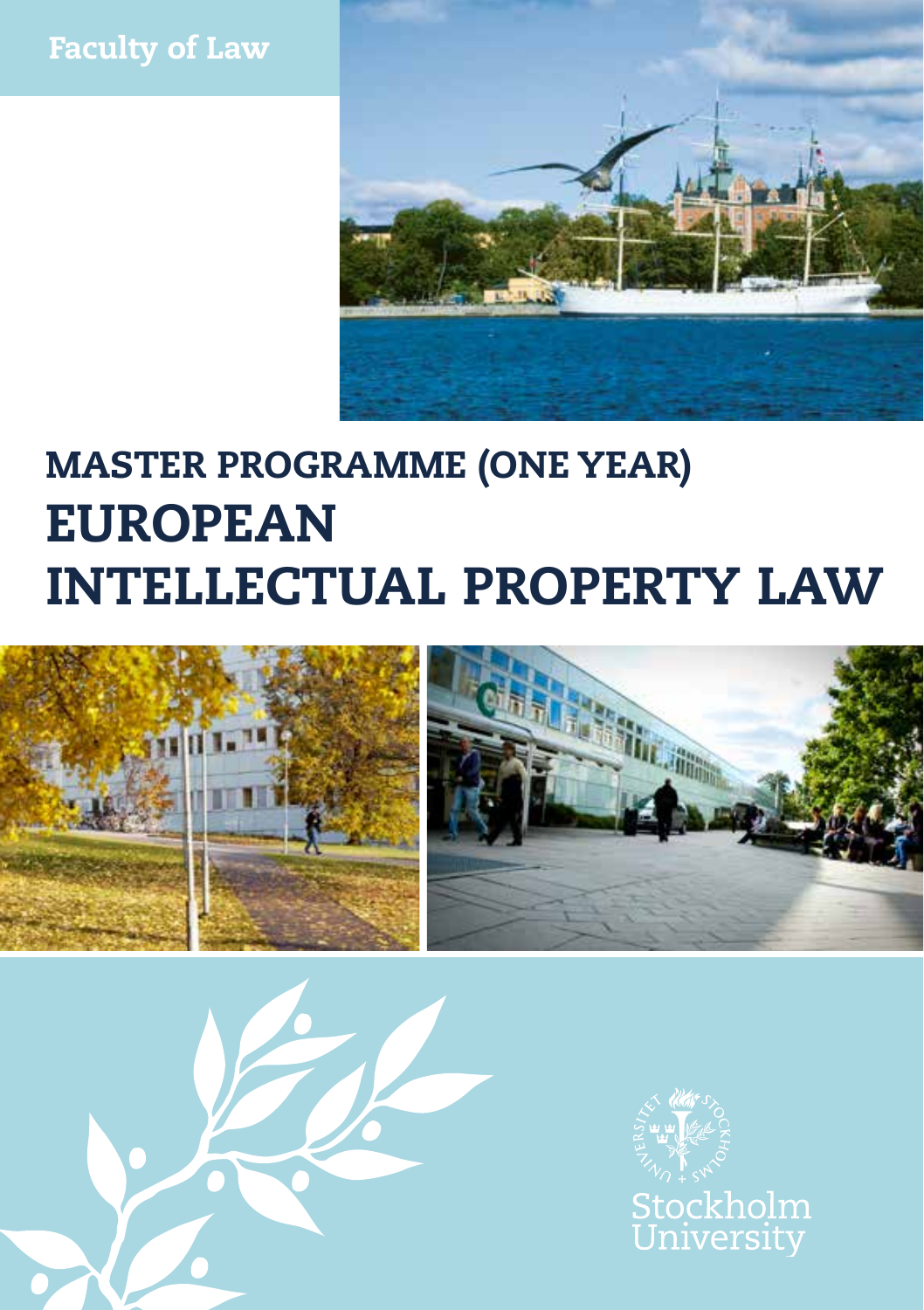#### **Intellectual Property**

Intellectual Property (IP) Law has historically been an international discipline as opposed to what is the case with other traditional areas of law. IP Law has not only great political and economic significance but also great cultural significance. Today, Internet and other forms of international telecommunications clearly demonstrate that IP recognises no national borders. These new forms of communications have also made us realise our own dependence on IP law.

To the challenges to the traditional IP system belongs the new technologies' impact on the traditional IP structures. The system as such has become more complex. Modern developments have led to the convergence of the various modalities of IP law, which creates new situations that have to be handled skilfully by intellectual property lawyers, for which the demand is constantly increasing.

A recent internationalising factor is the gradual development of a European Union (EU) IP system, which gradually has had a unifying effect on the national laws of the Member States. In the EU great emphasis is today put on the IP developments, which are considered as n important growth factor. Even if this harmonisation process takes time, those who are knowledgeable today in the challenging field of EU IP law have the opportunity to influence the development tomorrow.

### **A profile area of Stockholm University**

The Department of Law at Stockholm University has since long had a strong IP profile and attracted postgraduate students from around the world. This makes Stockholm a natural place to engage in an intellectually vigorous study of both the theory and practice of European IP Law. Since 12 years the special European IP Master programme has proved its success with some 300 examined students spread all around the world working at private companies, in law firms, in administration and in academia.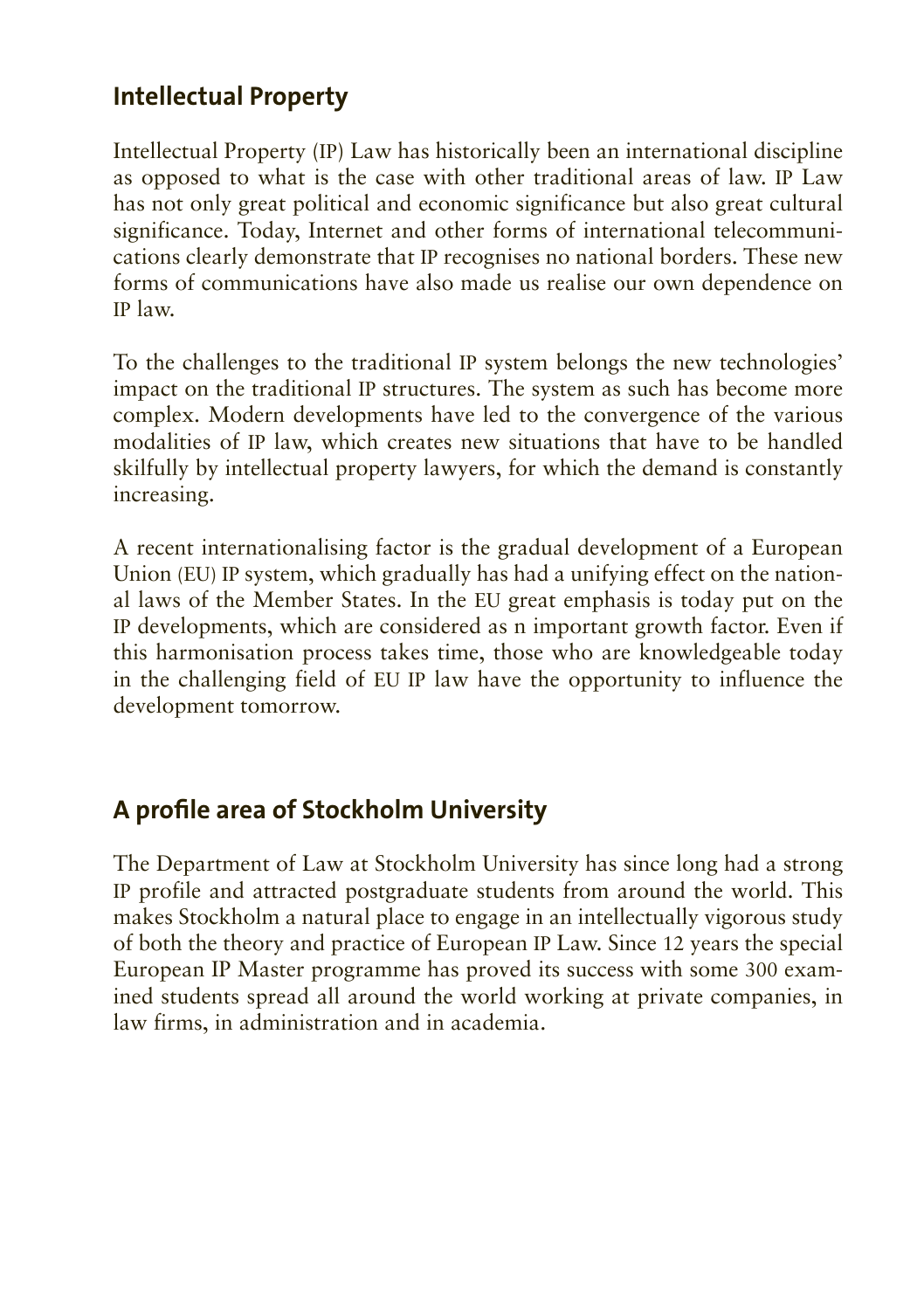#### **The Programme**

The programme in European IP Law encompasses a total of 60 credit points, of which 30 credits are devoted to a qualified Master Thesis. Classes in the Master's programme are led by renowned Nordic researchers composed of Professors (LL.D.) of private law of and Doctoral Candidates (LL.M.) specializing in their respective fields. Intensive training in writing and oral presentation, separate and in groups, give students an opportunity to train and develop their skills in this challenging field. As is well known qualified IP lawyers have excellent employment market prospects.

The programme in European IP Law is designed to be flexible both in the sense that it enables a certain amount of distance learning/commuting, with two full days of lectures and obligatory seminars every second weekend. It is also flexible in the sense that it allows for and encourages specialization. All students take one general compulsory course of Advanced IP Law (15 credits) and can then choose one elective course in the area of IP Law (15 credits each) from the two courses offered: Copyright and Transborder Litigation and Industrial Property- Patents and Trade marks.



Professor Marianne Levin, Programme Director